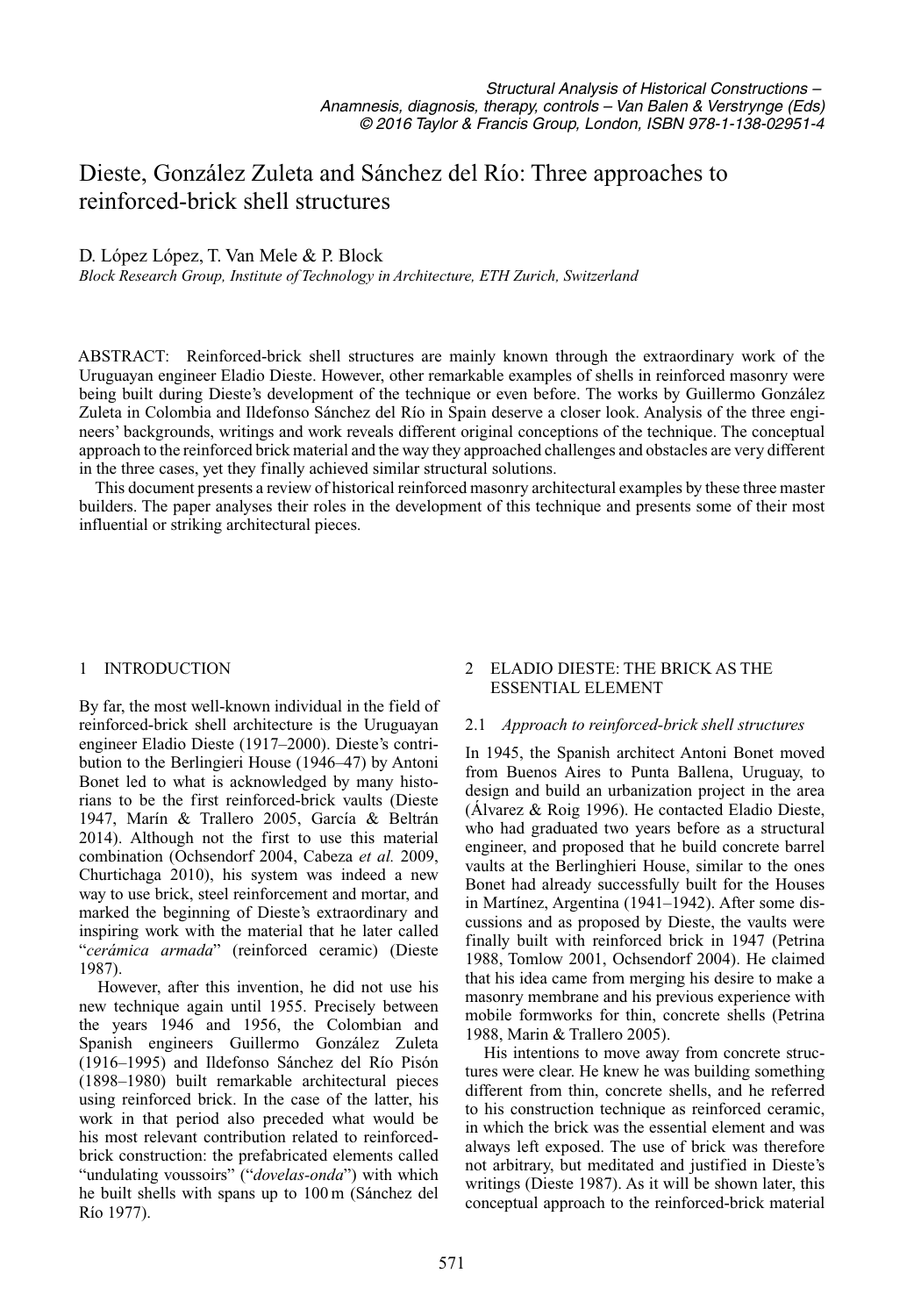

Figure 1. Church of Christ the Worker in Atlántida, Montevideo, Uruguay. Eladio Dieste (1958–60) (Daguerre 2003).

was very different from the way the other two main protagonists of this paper approached their challenges and obstacles, though the results were similar.

# 2.2 *First works using reinforced-brick shells*

Eladio Dieste built two self-carrying, thin, concrete vaults in 1947 and 1948, and, as mentioned above, he did not use reinforced-brick shells again until 1955, when he built the warehouses for ANCAP (8 m-span, cylindrical, barrel vaults) and Frugoni (22 m-span, doubly-curved vaults with skylights) in Montevideo, Uruguay. He built some other, barely known shells, including the silos for Banco República in Cardona and Tarariras, Uruguay, in 1955 (Grompone, unpubl., Anderson 2004), before the construction of his famous church of Christ the Worker inAtlántida, near Montevideo (1958–60) (Figure 1). After building this church, he published a second paper featuring his reinforcedbrick technique (the first was in 1947) in the Spanish journal "*Informes de la Construcción*" in 1961. This was followed by many other publications, and his architecture began to gain recognition.

## 2.3 *Influences*

Dieste's buildings have served as examples for many architects and/or engineers, and numerous architectural examples featuring reinforced brick are inspired by his work. On the other hand, his structures also have some precedents, such as the work of Guillermo González Zuleta in Colombia and Ildefonso Sánchez del Río in Spain.

Regarding the architectural pieces built by the Colombian engineer years before Dieste built more sophisticated but very similar constructions, it seems probable that the Uruguayan knew about G. Zuleta's pioneering work. However, in Dieste's interview in 1978 (Arana & Garabelli 1980), he refers to Colombia and implies that the reinforced-brick technique was not at all commonly used at that time. It can be inferred that Dieste knew about Colombian architecture and construction techniques. However, he did not mention the work of G. Zuleta in the late 40s and the 50s. On the other hand, direct references to Sánchez del Río's work can be found in Dieste's writings. His paper *Estructuras Cerámicas* (Dieste & Montañez 1963) refers to some buildings by Sánchez del Río (Chiorino 2003).



Figure 2. Construction details by a) Dieste (Consejería de Obras Públicas 1996), b) G. Zuleta (Galindo 2015, pers. comm.), and c) Sánchez del Río (Sánchez del Río 1957b).

# 3 GUILLERMO GONZÁLEZ ZULETA: LIGHTER, THIN CONCRETE SHELLS

#### 3.1 *Approach to reinforced-brick shell structures*

Colombia is known for its tradition and resources for brick production (Petrina 1988). This fact can be perceived when visiting the country and has led to quality brick architecture by Colombian architects such as Rogelio Salmona (1929–2007), who worked with Le Corbusier on the Jaoul Houses, which feature tile vaults (Rodríguez 2008). He also used brick as the most predominant construction element in walls, floors, various kinds of vaults, pavement, stairs, etc. (Adell 2005). Less known, at least beyond Colombian borders, are the contributions of some architects and engineers, such as G. Zuleta and Jorge Gaitán Cortés, to reinforced-brick, shell architecture.

This Colombian episode in the history of reinforced brick evolves from thin, concrete, shell architecture (following the trends of that time and inspired by masters like Eduardo Torroja and Pier Luigi Nervi) and the purpose of achieving a lighter structure by introducing bricks. Although using different material proportions, the resulting structural concept is similar to the one used by Dieste, with steel reinforcement in between the ceramic elements working in compression. Nevertheless, whereas Dieste introduced the reinforcement in the mortar joints, sometimes using special ceramic pieces (Figure 2a), González Zuleta used concrete and left a bigger space between bricks, having ribs instead of joints (Figure 2b).

These differences respond to the contrast in the conception of each of these approaches. The vast majority of the Colombian literature consulted here refers to the reinforced-brick architectural pieces in Colombia as thin, concrete shells, explaining the contribution of the ceramic elements (if mentioned at all) on a secondary level. This makes it very difficult to identify some of the reinforced-brick shells (which are normally rendered), even if they had an impact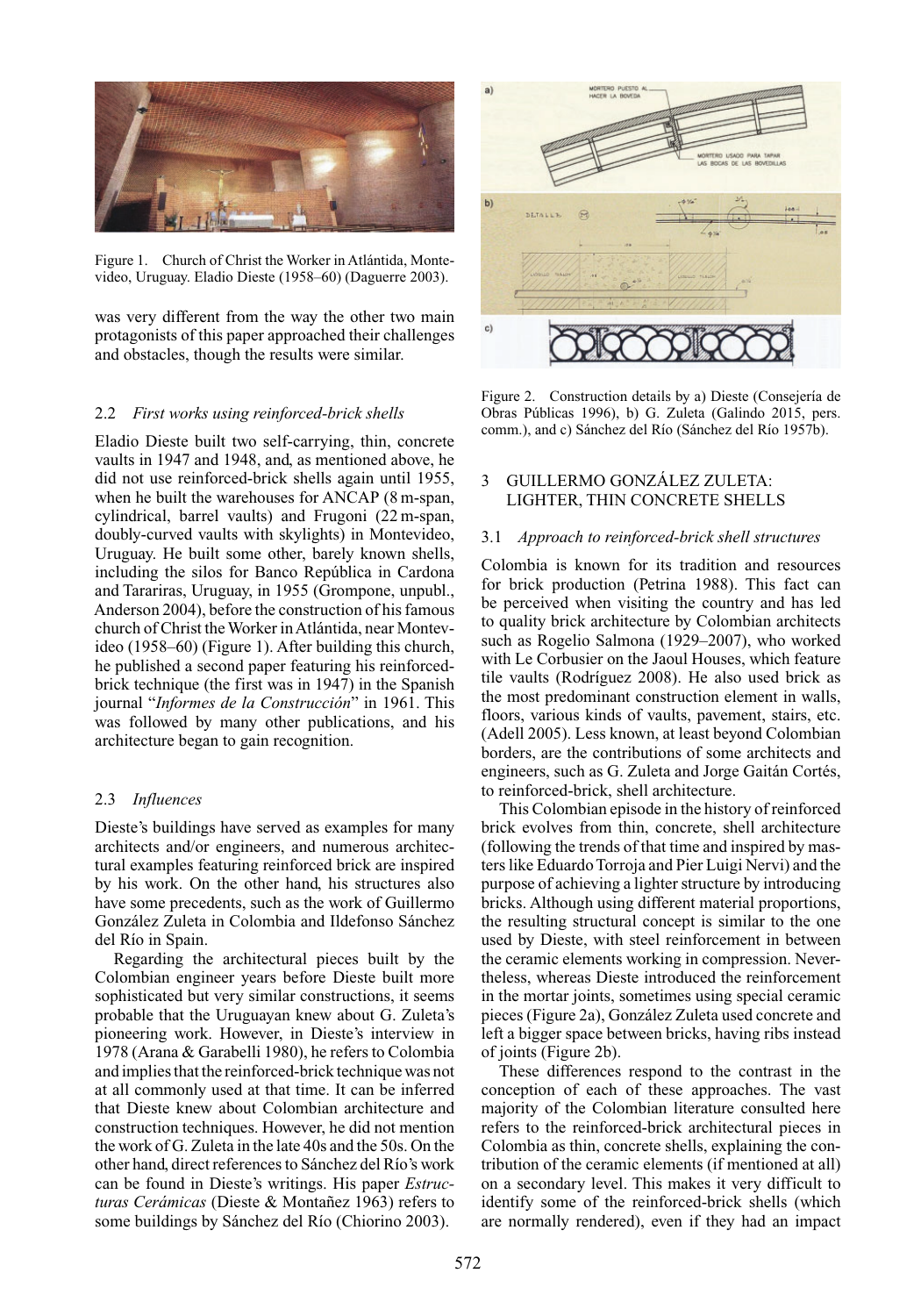at a local or international level. Information should be searched in the original construction or structural plans and through inspection of buildings. These facts, together with the Colombians' humble nature (which did not help to recognize innovative constructions with a modest and traditional material), might help to explain why the exceptional work on reinforced-brick shells in Colombia has not yet received international recognition.

## 3.2 *First works using reinforced-brick shells*

Guillermo González Zuleta was the main contributor to Colombian reinforced-brick shell architecture. He was part of the team working on the first, significant thin-shell construction in Colombia: the Girardot Market (1946–51) by the architect Leopoldo Rother, which featured 198 thin shells, each 7 m long, 2.5 m wide and 5cm thick. Leopoldo Rother referred to the shells as "concrete, thin shells" ("*membranas de concreto*") (Rother 1967), however, the architect Jorge Gaitán Cortés (also working on the project) mentioned the use of bricks to achieve a lighter structure (Galindo 2015, pers. comm., Vargas & Galindo 2015, Rother 1984). A recent inspection by Dr. Jorge Galindo (Universidad Nacional de Colombia), confirmed the use of ceramic in the building's structure (pers. comm., Galindo 2015). Regarding the structural assessment of the building, a full-scale prototype of a (probably reinforced-brick) vault was built and tested, since in 1946 – one year before the construction of Dieste's Berlinghieri House – there was no previous experience on the calculation of thin shells in Colombia (Rother 1967).

In 1947, G. Zuleta was in charge of the structural design of the internationally recognized Baseball Stadium "*11 de Noviembre*" in Cartagena (Vargas & Galindo 2015).To achieve a lighter structure, the formwork of the shells included removable wooden molds, whose shape can be seen in the result. Regarding the use of ceramics, although it is still standing, lacking an inspection of the building, the use of ceramic elements is still not clear according to the literature. Construction plans from September 1947 show the mentioned wooden molds in some drawings and a reinforcedbrick structure in others (Archivo General de la Nación 1947). Whether or not G. Zuleta finally used bricks in the Girardot market and/or in the Baseball Stadium, his construction plans already show his idea of using ceramics in the thin, concrete shell in September 1947.

Dieste's article: "*Bóveda nervada de ladrillos 'de espejo'*" ("Ribbed vault made of *'mirror bricks'*"), in which he explains his invention of reinforced-brick vaults in the Berlinghieri House and mentions a larger vault that he had tested, was also published in September 1947 in the local journal "*Revista de Ingeniería*". Considering the time frame, location and their construction plans and writings, it seems that Dieste and G. Zuleta developed their systems in parallel, with different conceptions, but resulting in similar techniques.



Figure 3. Bus terminal in Bogotá, Colombia. Guillermo González Zuleta, 1950 (7arquitecturas 2001).



Figure 4. Salto municipal bus terminal, Uruguay. Eladio Dieste, 1973–74 (Anderson 2004).

In any case, G. Zuleta's work in the next years anticipated what was to be seen (and refined) in Dieste's architecture some years later.

# 3.3 *G. Zuleta's work, a predecent to Dieste's architecture*

G. Zuleta used reinforced brick to build a bus terminal in Bogotá, Colombia, in 1950 (Figure 3). The structure consisted of double-cantilevered, single-curved, self-carrying vaults supported by one or two lines of columns. The membrane structures were built using a mobile formwork and were 5 cm thick, with a reinforcement of only  $5 \text{ kg/m}^2$  (Vargas & Galindo 2015). Sometime later, G. Zuleta would name these selfcarrying vaults "laminar beams", in reference to the minimum thickness that they could achieve (7arquitecturas 2001). This exceptional architectural piece (demolished in the 80s) has clear similarities with many of the buildings with self-carrying, reinforcedbrick vaults that Dieste would build later, especially the municipal bus terminal (1973–74) and the Turlit bus terminal (1980), both in Salto, Uruguay (Figure 4) (Anderson 2004; Consejería de Obras Públicas y Transportes 1996). Dieste explored the use of selfcarrying, reinforced-brick vaults for the first time in his house in 1961, to "*first see how the structure behaved, and establish the theory afterwards*" (Eladio Dieste, in Petrina 1988). That was 11 years after G. Zuleta's bus terminal in Bogotá.

After this experience, G. Zuleta entered a period of innovation in the field of reinforced brick during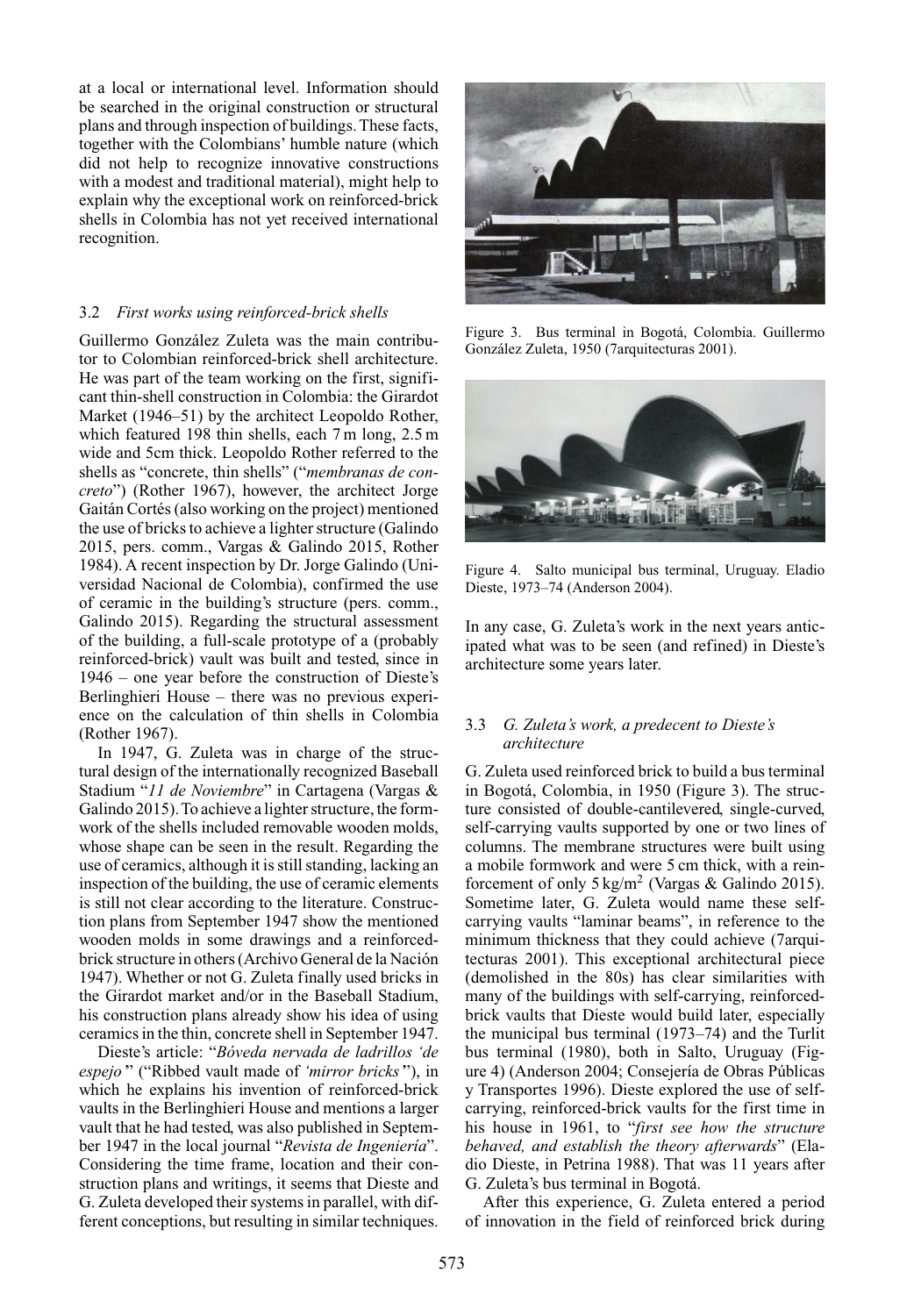

Figure 5. Chapel of Universidad Pontificia Bolivariana in Medellín. Guillermo González Zuleta, 1952 (Vélez et al. 2010).



Figure 6. Cadyl horizontal silo in Young, Uruguay. Eladio Dieste, 1976–78 (Anderson 2004).

the 1950s (Vargas 2009). By 1956 G. Zuleta would build three religious buildings using this technique: 1) the church of Nuestra Señora de Fátima in Medellín (1950–54), a project by the architect Antonio Mesa, in which G. Zuleta used the so called "hat brick" (section 3.4.); 2) the chapel of Universidad Pontificia Bolivariana in Medellín (1952) (Figure 5), whose repeated pattern of contiguous vaults (not continuous in shape) recalls the preceding Orly hangars (1923), but also anticipates Dieste's future horizontal silos (Figure 6); and 3) the chapel of Gimnasio Moderno in Bogotá (1954–56), with its 70 mm-thick, 12 m-high, reinforced-brick shells (Cortés 2014).

The Rayo Supermarket (1955), the Volkswagen building (1955) (Figure 7) and the Techo racecourse (1956), all in Bogotá, also by G. Zuleta as structural engineer, utilized reinforced brick. The Rayo Supermarket, by the architects Francisco Pizano and Roberto Rodríguez, has a central reinforced brick shell with a span of 22.5 m and a thickness of 5 cm (Vargas 2015). The Volkswagen building by the architect Bruno Violi features an undulating and continuous vaulted roof with skylights made of glass blocks to light the interior space (Vargas & Galindo 2015; PROA 1955a). The Techo racecourse by the architect Álvaro



Figure 7. Volkswagen building in Bogotá, Colombia. Guillermo González Zuleta, 1955 (Proa 1955a).



Figure 8. Hat brick" by Jorge Gaitán Cortés (Gutiérrez 2011).

Hermida (PROA 1952, 1955b, 1958) presents 23 mcantilevering beams supporting perpendicular, 5 cmthick, single-curved, self-carrying, reinforced-brick vaults.

The undulations of the Volkswagen building's roof (Figure 7) recall those of the first renowned building by Dieste: the church of Christ the Worker in Atlántida (1958–60) (Figure 1).Although the latter has double curvature and achieves a higher level of structural refinement and sophistication, they have a similar shape and central cross-section. Furthermore, the skylights of the building in Bogotá are also a precedent for those used by Dieste in the Autopalace in Montevideo, Uruguay, (1964) or the Rio Metro Maintenance Hangar in Rio de Janeiro, Brazil, (1971–79).

# 3.4 *The "hat brick"*

Some of G. Zuleta's works during the 1950s were completed together with the architect Jorge Gaitán Cortés, with whom he had already worked on both the Girardot Market and the Baseball Stadium "*11 de Noviembre*". Gaitán invented a brick unit called the "hat brick" ("*ladrillo sombrero*") (Figure 8), which would make the vault lighter and improve the acoustics of the room while providing a distinct interior finishing. The architect tried his invention in his own house with a barrel vault before applying it with González Zuleta to the doubly-curved shells of two theaters: Teatro de la Comedia (Bogotá, 1951–53) and Teatro Río (Girardot, 1953, demolished) (Goossens, 2013). Together, they also built the church of San Cristobal in Bogotá (1954–67), featuring a 75 mm, reinforced-"hat-brick" shell.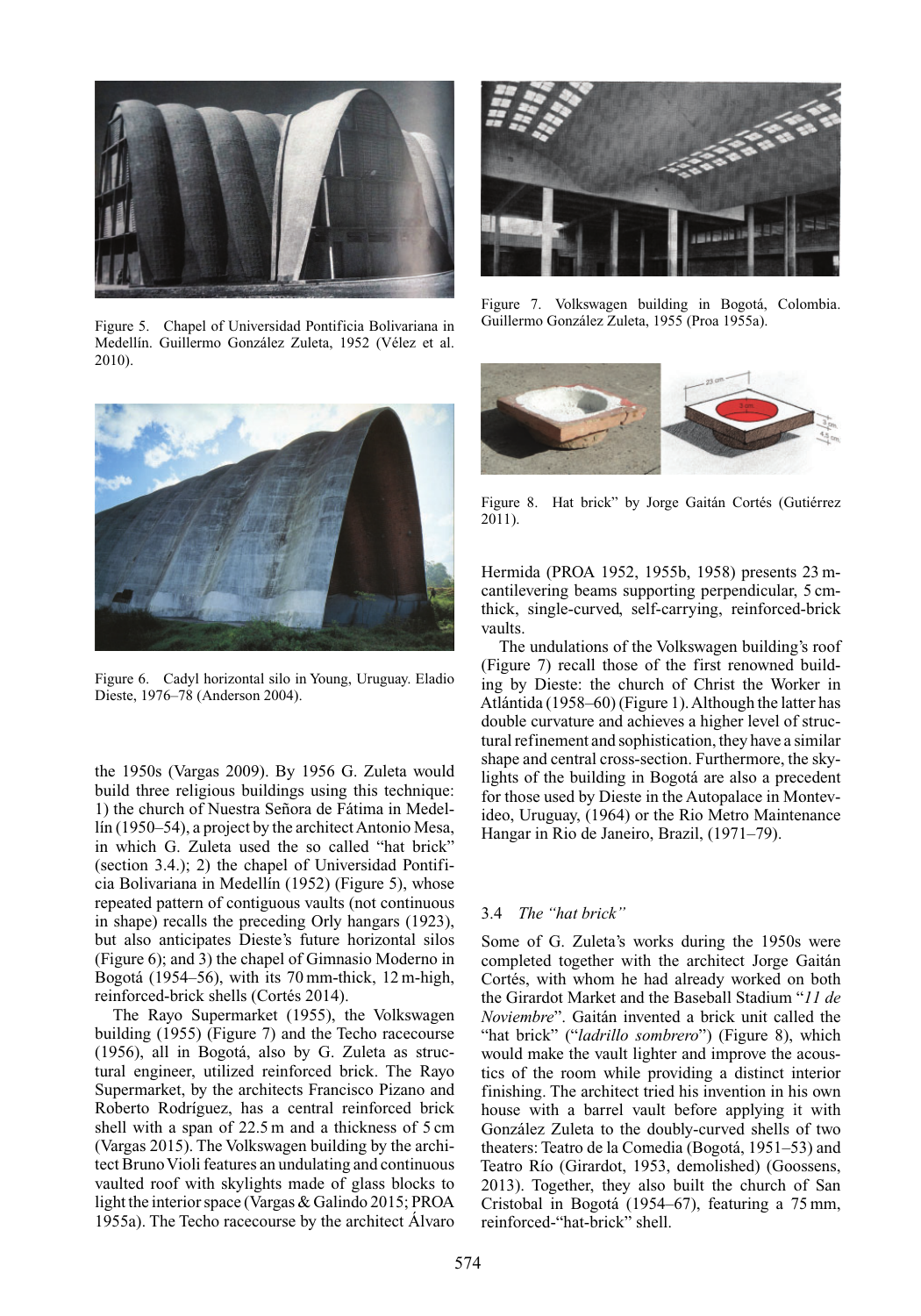

Figure 9. 40 m-span umbrella in Pola de Siero, Spain. Ildefonso Sánchez del Río, 1971–72 (Manterola 2011).

# 4 ILDEFONSO SÁNCHEZ DEL RÍO PISÓN: CURVED, HOLLOW, CONCRETE, FLOOR SLABS

#### 4.1 *Approach to reinforced-brick shell structures*

Ildefonso Sánchez del Río Pisón was already a master builder of concrete, thin-shell structures and a renowned engineer when he started building with the reinforced-brick technique. His work includes water tanks, bridges, markets and his famous "umbrellas" (Figure 9) (Cassinello & Revuelta 2011).

Sánchez del Río developed 15 patents of floor systems from 1935 to 1967. His first patents for flat floor slabs involved hollow elements made of concrete to achieve a lighter structure. In his patent of 1940 (although signed in 1938) he introduced ceramic elements in his one-directional, hollow, floor slabs (González 2011). In 1942 Sánchez del Río founded his own ceramic factory: "*Río-Cerámica*", with which he was able to develop patents for ceramic elements (Cassinello 2011).

One year before Dieste picked up his reinforcedbrick building activity, Sánchez del Río's patent of 1954 introduced curvature to his flat floor systems, and they became reinforced-ceramic vaults.The crosssection of this new system remained similar to the original flat floor slabs, featuring the typical prefab hollow ceramic blocks in between reinforced concrete ribs (Figure 2c). However, the addition of curvature changes its structural behaviour and turns the ceramic elements into the main structure, working in compression.

Unlike Dieste, Sánchez del Río's evolution to reinforced ceramic had its origins in hollow, concrete floor slabs that used ceramic elements to achieve a lighter structure.

As explained in the previous chapter, González Zuleta's approach was also different. However, these floor slabs with ceramic elements might have been a reference for him as well, since they were already known in Colombia in the 1940s (Galindo & Vargas 2015, pers. comm.) (Paredes & Garzón 1941).

#### 4.2 *First works using reinforced brick shells*

Sánchez del Río's writings about his projects built with single-curved, reinforced-brick vaults before and after



Figure 10. Warehouse for Río-Cerámica using Sánchez del Río's technique. Project by Fernández Oliva (Revuelta 2011).

his patent in 1954 reveal vague or incomplete information about them. His articles of 1957 (Sánchez del Río 1957a, 1957b) refer to several Spanish constructions made with his technique, such as the roofs for MERSA in Lugones, the market in La Felguera, the thermal power plant in Ponferrada (Martínez 1949) and the warehouse for the factory Río-Cerámica in Madrid (Figure 10). However, no dates for the projects or their construction are given.

The maximum span achieved with these vaults was 33 m. Built with 20 cm-thick, ceramic pieces, they had a theoretical maximum span of 35 m due to buckling issues. Increasing the vault's thickness was not a desirable option, since "*its lightness could be seriously affected, resulting in a disadvantage in relation to classical reinforced-concrete shells with visible stiffening ribs*" (Sánchez del Río 1960). His solution was what he called the "*arcos-onda*" ("undulating arches" or "corrugated arches" in (Sánchez del Río 1962))

#### 4.3 *The "undulating arches"*

The new "undulating arches" by Sánchez del Río, presented to the public for the first time in 1953, meant the addition of double curvature and prefabrication to the previously patented, vaulted system. The construction system was similar to that utilized by Nervi and his reinforced-concrete modules (used for example in the Exhibition Hall in Turin 1948–49) and the idea of introducing stiffness through waves was also not new (Cassinello 2013) (see for example the Orly hangars by Freyssinet (1923) or the Marignane Hangars by Esquillan and Perret (1950–52)). However, the combination of these characteristics in his reinforced-ceramic, prefabricated system was a novelty at the time.

The "undulating arches" were divided into "undulating voussoirs" (Figure 11), which were prefabricated on site and lifted with a crane to occupy their positions in the arch. In this case, the similarity with the procedures of Eladio Dieste lies in the use of a single formwork for an arch that is repeated along the length of the building (Revuelta 2011).

The CNIT (Centre de Nouvelles Industries et Technologies) in Paris (1958) features a similar wavy surface (Figure 12), but it could not influence Sánchez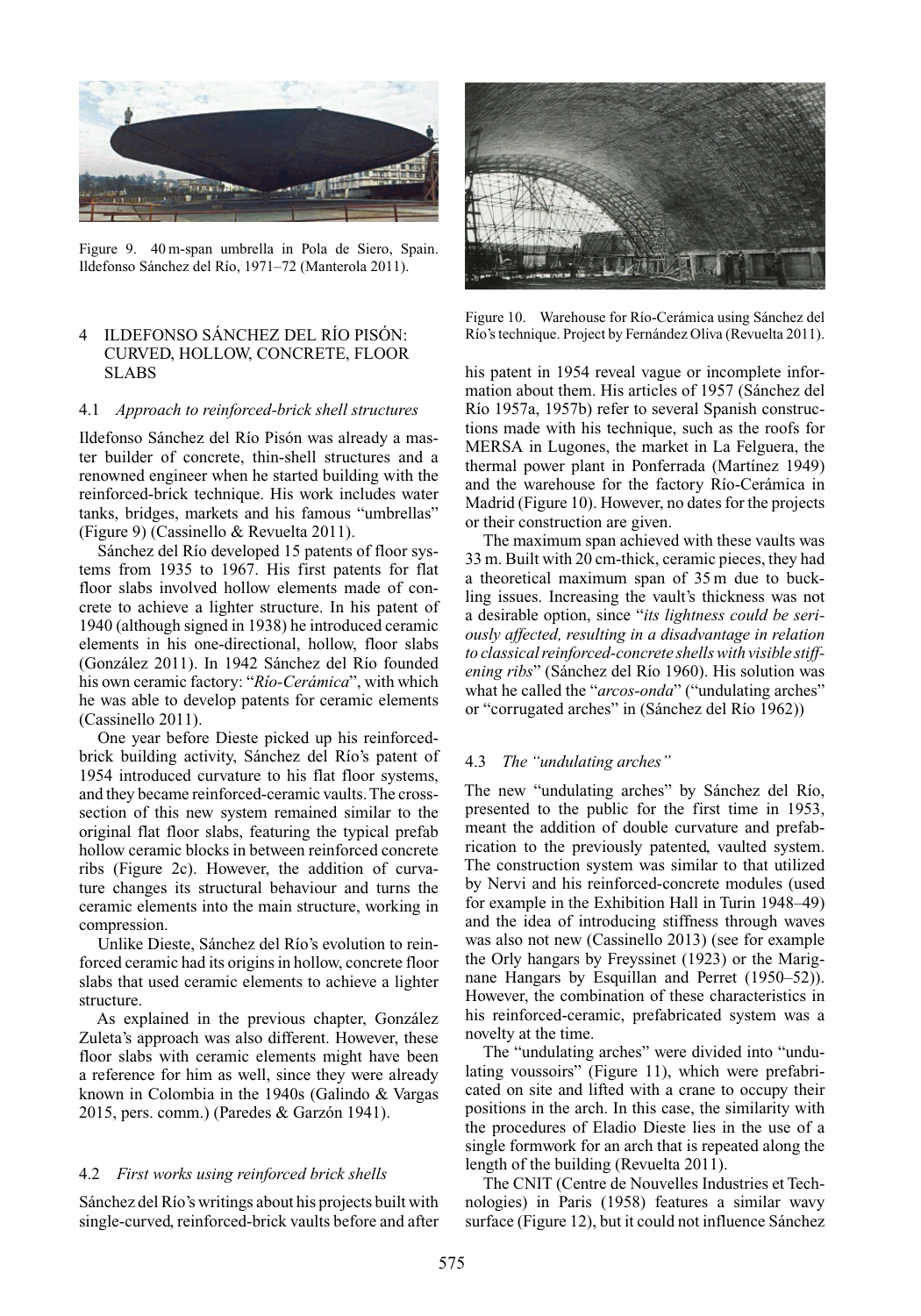

Figure 11. Load test of an "undulating voussoir", Oviedo's Sports Palace (1961–1975). Ildefonso Sánchez del Río (Cassinello 2011).



Figure 12. CNIT in Paris. Structural engineer of the shell: Nicolas Esquillan, 1958 (Cassinello 2011).



Figure 13. Design of a 200 m-span shell using "undulating arches". Ildefonso Sánchez del Río 1959 (Revuelta 2011).

del Río in terms of shape, since it was built later than the presentation of his "voussoirs". However, it set a challenge for him regarding the maximum span to achieve with his system. In some drawings dated 1959 (Figure 13), he proposed long-span structures similar to the CNIT. However, he never exceeded the CNIT span (218 m), though he achieved a span of almost 100 m in the Sports Palace in Oviedo (Sánchez del Río 1977) (Figure 11), 40 m more than the record by Eladio Dieste. To be fair, Dieste faced the problems of working with more precarious technical means and unskilled workforce (Brufau 2012).

# 4.4 *Calculation methods*

Despite his impressive built structures, Sánchez del Río was aware of his own limitations in the calculation of certain structures.About his "undulating arches", he stated: "*given the characteristics of them, we think that*



Figure 14. Sketch of the "undulating voussoir"'s cross-section's mechanical equivalence to a "double-T" shaped beam. Ildefonso Sánchez del Río (Revuelta 2011).

*a correct calculation is unapproachable*". He had to assume a "*reasonable hypothesis*" of the cross-section of the arch, considering it mechanically equivalent to a "double-T"-shaped beam (Figure 14) (Sánchez del Río 1957a, 1960).

The development of the "undulating arches" was not an easy task given its structural assessment, especially considering the absence of computational tools and the level of development of structural analysis of shells at that time. On several occasions, Sánchez del Río resorted to experimental testing to develop his system (Sánchez del Río 1960). The load testing of full-scale and scaled prototypes gave some important information that he was not able to obtain graphically or numerically. Both Dieste and G. Zuleta also supported their calculations or assumptions with experimental testing at some point (Dieste 1947, Vargas & Galindo 2015). The three engineers had to face many uncertainties on their way to innovation, but they were able to overcome them using the tools available at that time mixed with impressive ingenuity.

"*…But engineers who really feel the construction, must not feel intimidated by these kind of trifles…If they do not know how to calculate it using differential equations and integrals, they should use their ingenuity (that is why they are called engineers), to get out of the woods*" (Sánchez del Río, 1957a).

The Spanish engineer was of the opinion that structures should be simple and easy to calculate (Manterola, 2011). The simplicity of Graphic Statics and geometrical methods was appealing to him. For example, he used the hanging chain principle for the design of many of his undulating, thin shells (Brufau 2012) and "*force polygons, funiculars and Mohr diagrams*" (Sánchez del Río 1960) to calculate the structure of the market in Pola de Siero (Arregui 2011). According to Javier Manterola (Manterola 2011, quotation extracted from Luis Peñalver's PhD dissertation), when Ildefonso Sánchez del Río took Eduardo Torroja to see that market, Torroja asked him:

- *Ildefonso, tell me how this stands.*
- *This, Eduardo, is a demonstration of how reinforced concrete stands without integrals.*
- *Well, do not exaggerate.*
- *How did you calculate the "Frontón Recoletos"?*
- *Look, Ildefonso, after three months with mathematicians, engineers and physicians and a lot of differential equations, a lot of unknowns…, at the*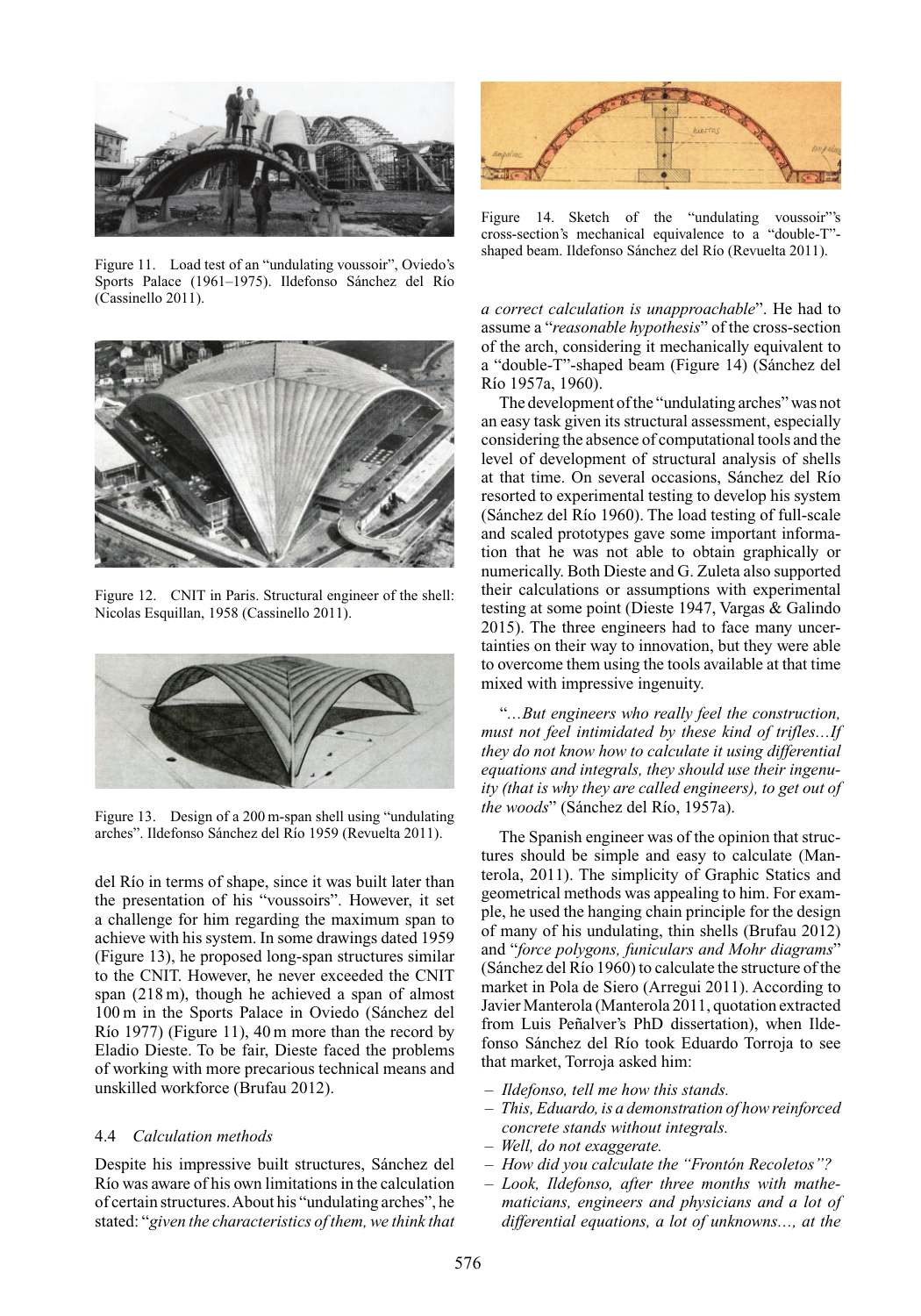*end, Ildefonso, to tell you the truth, I did it more or less with a rule of thumb.*

– *This, Eduardo, is just the same, only that I…can draw better than you.*

This conversation illustrates the natural and sincere temperament of Sánchez del Río. His writings also reflect this fact, explaining his difficulties when facing a project in direct and humble language.

Sánchez del Río published his work in different journals (Cassinello & Revuelta 2011), some of them with international impact. His architecture could thus become known and replicated overseas. One interesting example of a direct influence from Sánchez del Río is the experimental testing of "undulating voussoirs" and other reinforced-brick, prefabricated elements made by the Ministry of Construction of Cuba. A book from 1962 (Campos 1962) shows this comprehensive research on prefabricated, reinforcedbrick elements, such as self-carrying vaults, doublycurved vaults, "sea-gull-shaped" elements, hyperbolic paraboloids, folded planar elements, space frame trusses and "undulating voussoirs". In the text, there is a direct reference to Sánchez del Río's writings, particularly to his paper published in the 9th Bulletin of IASS (Sánchez del Río 1960), which was probably available also in the rest of Latin America.

## 5 CONCLUSION

The presentation of the works and background of the engineers Eladio Dieste, Guillermo González Zuleta and Ildefonso Sánchez del Río Pisón showed three different approaches to reinforced brick architecture. Their techniques, although not completely identical, feature similar ways of building with bricks, steel reinforcement and concrete or mortar. However, a closer look at their interests, writings and previous works reveals their different original conceptions.

In the case of Dieste, the goal was to build a masonry shell. The idea came as a solution to resist the tensile stresses and bending moments that masonry vaults cannot withstand. Although pioneering, his architecture was rooted in tradition and was formulated in response to its context, within strong economic constraints. On the other hand, the approach by González Zuleta came from concrete, thin-shell architecture and the addition of ceramic elements to achieve a lighter structure. Finally, Sánchez del Río developed his technique starting from hollow, flat, concrete floor slabs and introducing curvature to create long-span roofs.

The three of them developed their new techniques almost in parallel and were facing the inherent difficulties of innovative architecture. Especially challenging was the structural analysis of the proposed shells. Each used load-testing of full-scale and/or scaled prototypes as verification of their calculations and assumptions.

Worldwide Eladio Dieste is considered to be the main figure and developer of the reinforced-brick shell technique. Indeed, his extraordinary architecture merits the most prominent place in the history of this technique. Nevertheless, the presented works by G. Zuleta and Sánchez del Río also deserve places near Dieste's in the history of reinforced-brick technique.

There is a clear gap of information about the works of all three engineers between approximately 1945 and 1960 (depending on which of the three engineers).This period is of great importance regarding the invention of the technique and its first steps, and there is still the opportunity for further, interesting research on the field.

#### ACKNOWLEDGEMENTS

The authors would like to thank Jorge Galindo Díaz (Universidad Nacional de Colombia), Hernando Vargas Caicedo (Universidad de los Andes) and Maarten Goossens (Universidad de los Andes) for sharing their knowledge and their work. The documents (plans, articles and pictures) sent by Jorge Galindo and Hernando Vargas, together with their accurate comments, have been essential for our research on González Zuleta's work.

The authors also wish to thank Juan Grompone for allowing the contact with Ciro Caraballo (advisor of the Uruguay's Cultural Heritage's National Commission), and Ciro Carballo for the documents, the feedback and the constructive discussions about Eladio Dieste's work.

The authors acknowledge Noelle Paulson (ETH Zurich) for her proofreading and writing assistance.

#### **REFERENCES**

- Adell, J.M. 2005. Rogelio Salmona y la arquitectura con ladrillo en Colombia. *Informes de la Construcción* 56 (495): 73–80.
- Alvárez, F. & Roig, J. 1996. *Antoni Bonet Castellana 1913– 1989*. Ministerio de Fomento & Colegio de Arquitectos de Cataluña, Barcelona.
- Anderson, S. 2004. *Eladio Dieste. Innovation in Structural Art.* Princeton Architectural Press, New York.
- Arana, M. & Garabelli, L. 1980. Diálogos con Dieste. In Eladio Dieste el maestro del ladrillo, *Summarios* 8 (45): 96–101.
- Archivo General de la Nación 1947. Project: Estadio de Cartagena. Plans: 246, 937, 938, 940. District: Cartagena. Colombia.
- Arregui, U. 2011. La Plaza Cubierta de Pola de Siero. In Cassinello, P. & Revuelta, B. (ed), *Ildefonso Sánchez del Río, el ingenio de un legado*. Fund. Juanelo Turriano, Madrid.
- Brufau, R. 2012. *Ildefonso Sánchez del Río*, unpublished.
- Cabeza, J.M., Jiménez, J.R., Sánchez-Montañés, B., Pérez, J.I. 2009. The key-role of Eladio Dieste, Spain and the Americas in the Evolution from Brickwork to Architectural Form. *Journal of Asian Architecture and Building Engineering* 8 (2): 355–362.
- Campos, J. C. 1962. *Investigación Técnica.* Ministerio de la Construcción, Cuba.
- Cassinello, P. 2011. Las cubiertas de Sánchez del Río en el contexto internacional de la arquitectura moderna. In